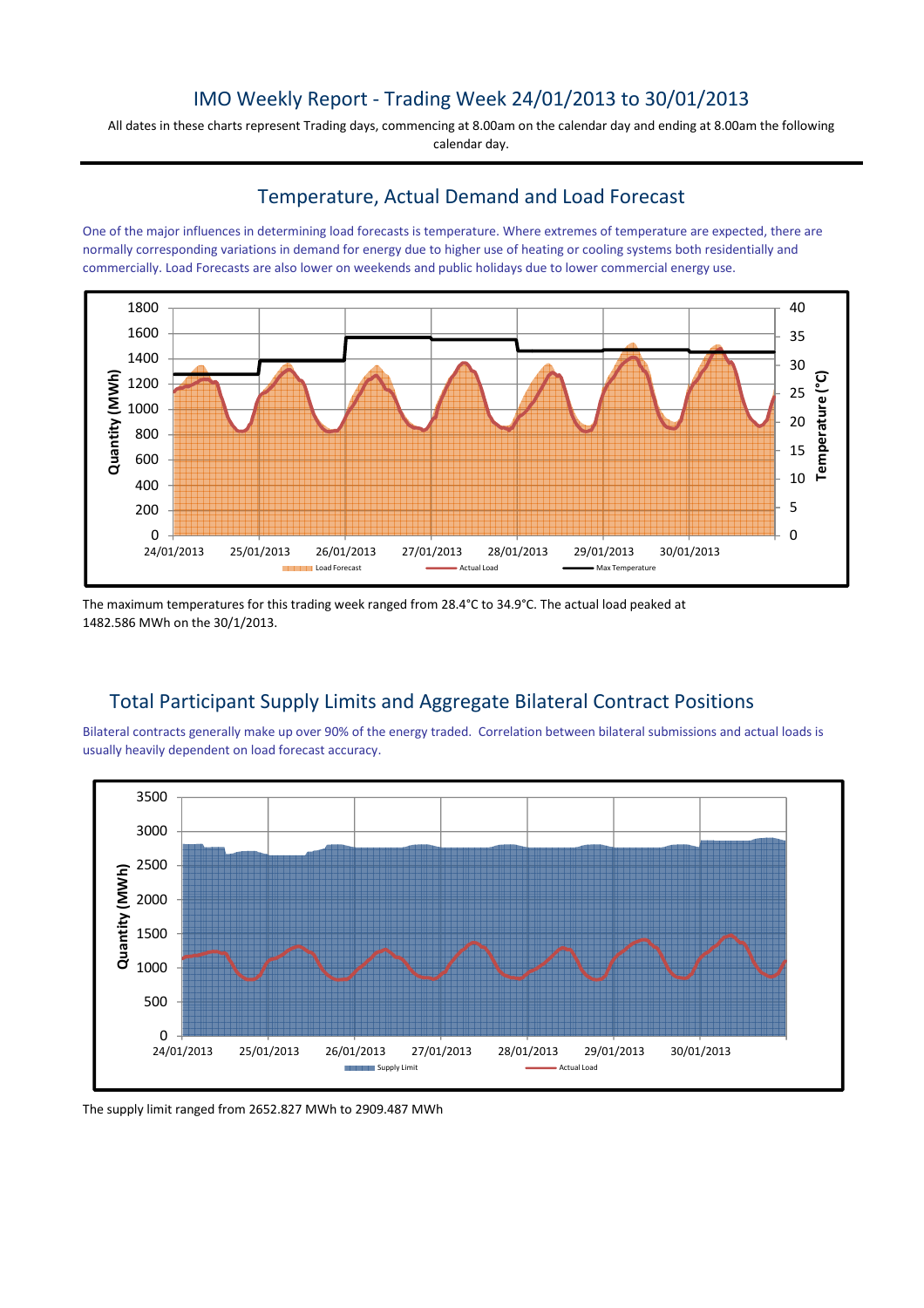### Net Balancing Market Trades

Bilateral contracts and STEM trading are generally based on the forecast energy requirements of Participants. When the forecast requirements are higher or lower than the actual requirements for a day, this Market energy must be bought and sold in the balancing mechanism. This graph shows the estimated net balancing trades.



The majority of the balancing activity this week occurred within Balancing Supply. The maximum balancing demand for the week reached 27.809 MWh on the 30/1/2013. The maximum balancing supply for the week reached -290.289 MWh on the 28/1/2012.

## Total Traded Energy

This chart represents a comparison between the total net energy that is traded in Bilateral Contracts, the STEM and the balancing mechanism. Balancing Supply represents cases in which the total contract position is greater than the demand and customers must supply energy back to balancing. Balancing Demand represents cases in which the total contract position is less than the demand and customers must purchase energy from balancing.



Total balancing supply equalled -32165.6 MWh whereas total balancing demand equalled 238.74 MWh. The Total STEM Traded quantity was 31849.764 MWh, with the STEM Clearing Quantity ranging between 9.898 MWh and 215.724 MWh.